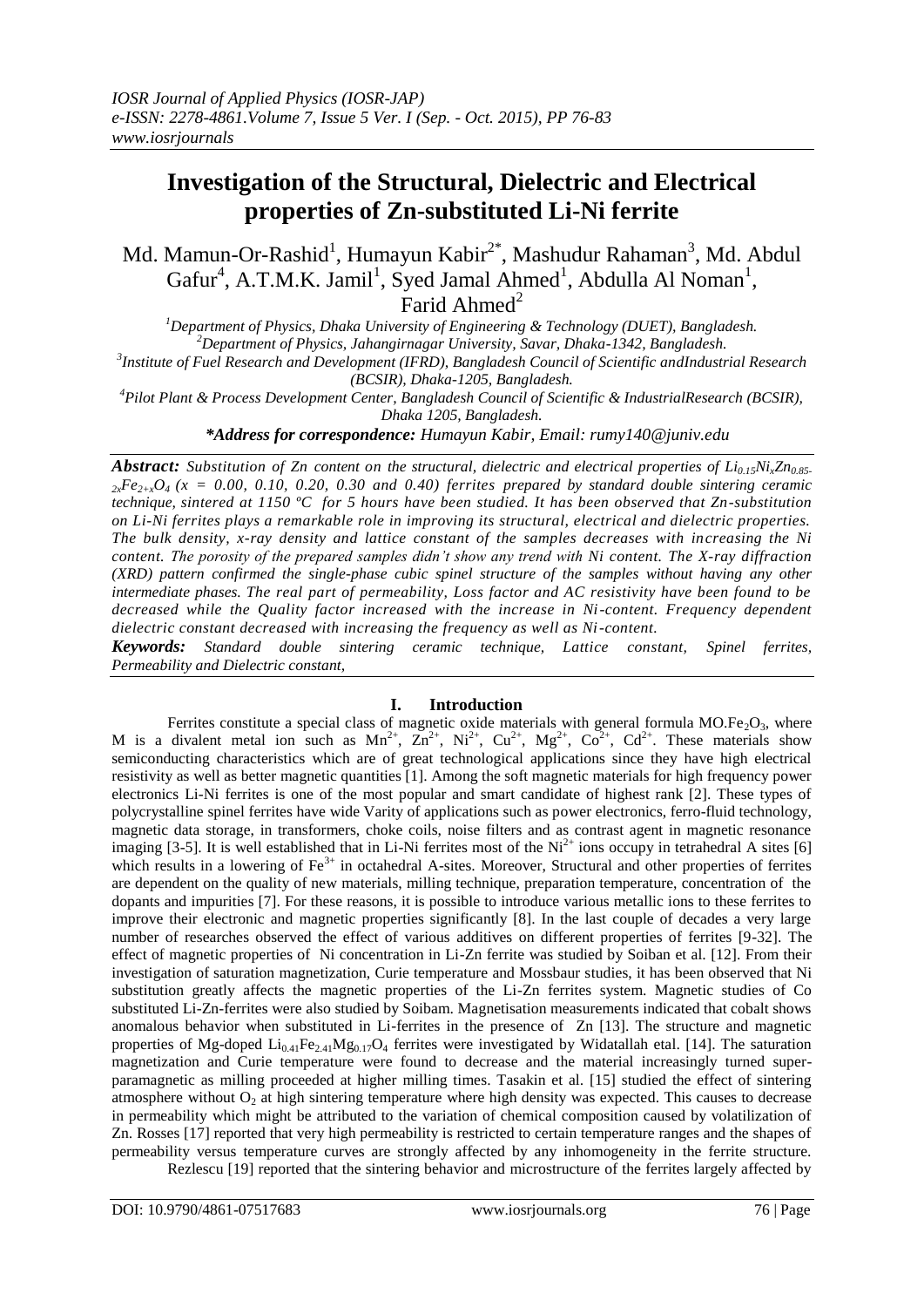PbO addition. El–Shabasy [22] studied the DC electrical resistivity of  $Zn_xNi_{1x}Fe_2O_4$  ferrites. He shows that the ferrite samples have semiconductor behavior where DC electrical resistivity decreases on increasing the temperature.

The present work is aimed at finding the effect of Ni-addition on the structural, dielectric and electrical behaviors of Li-Ni ferrites.

#### **II. Experimental Details**

Ferrite samples with chemical formula  $Li_{0.15}Ni_xZn_{0.85-2x}Fe_{2+x}O_4$  (x = 0.00, 0.10, 0.20, 0.30 and 0.40) were prepared by the standard double sintering ceramic technique. The raw materials  $Fe<sub>2</sub>O<sub>3</sub>$ , LiO, ZnO and NiO were used as starting materials. The analytical research grade oxides as supplied by the manufacture E. mark of Germany were used for the sample preparation process. Appropriate amount of raw metal oxide were mixed, crushed, grinded and milled. Milling was carried out in a wet medium to increase the degree of mixing. To avoid iron contamination, stainless steel balls were used in a steel ball milling machine and fluid such as acetone is used to convert the mixture into slurry. The grinded powders were presintered in air or oxygen at  $900^{\circ}$  C.

Later on, the presintered powders were again crushed into the fine powders. Using die-punch assembly different shapes of the dies were used to produce the finished products. Two types of samples: pallet and ring were prepared by using Universal Testing Machine (UTM). The finished products were sintered at constant of 1150 <sup> $0$ </sup>C for five hours. A heating and cooling rate 5<sup>0</sup> C/min was maintained throughout the sintering process.

A PHILIPS X' PERT PRO X-ray diffraction (XRD) system was used to get X-ray data of the samples at Pilot Plant & Process Development Center, Bangladesh Council of Scientific & Industrial

Research (BCSIR), Dhaka 1205, Bangladesh. The powder diffraction technique was used with a primary beam power of 40 kV and 30 mA for Cu radiation. All the data of the samples were stored in the computer memory and analyzed by computer software "X PERT HIGHSCORE". The two surfaces of each pellet shaped samples were coated with silver paste as contact material for electrical and dielectric measurements. Dielectric properties of ferrites were carried out by using Keithley Electrometer and Hewlett Packart Impedance Analyzer (WAYNE KERR 6500B). Dielectric measurements have been done as a function of frequency in the range of 3 kHz to  $10^7$  Hz at room temperature. The ac electrical resistivity measurements carried out by the 6500B Precision Magnetics Analyzer over the frequency range 0 Hz to 500 Hz.

## **III. Results and Discussions**

The phase identification and lattice parameters are determined by an X-ray diffractometer. The X-ray diffraction pattern of the prepared samples sintered at 1150  $\degree$ C for 5 hours are shown in Fig. 1.



Fig. 1: X-ray diffraction (XRD) pattern of  $Li_{0.15}Ni_xZn_{0.85-2x}Fe_{2+x}O_4$  (Where x=0.00, 0.10, 0.20, 0.30 and 0.40) sintered at temperature 1150°C.

The XRD patterns confirmed the single phase cubic spinel structure of the samples without having any other intermediate phases. All the samples have been found to show crystallization, with well defined diffraction lines. According to the XRD data various diffraction peaks appeared at different planes (220), (311), (400), (422), (511) and (440). It is observed that all the diffraction peaks either all odd or all even which indicate the samples are spinel in phase. Generally, for the spinel ferrites the peak intensity depends on the concentration of magnetic ions in the lattice. The intensity of the samples has been found to be increased as the amount of Nicontent is increased.

The lattice parameter a of cubic sample has been calculated from d-spacing corresponding to the different peaks of the neighboring planes according to the relation

$$
a = d_{hk} \sqrt{(h^2 + k^2 + l^2)}
$$
................. (1)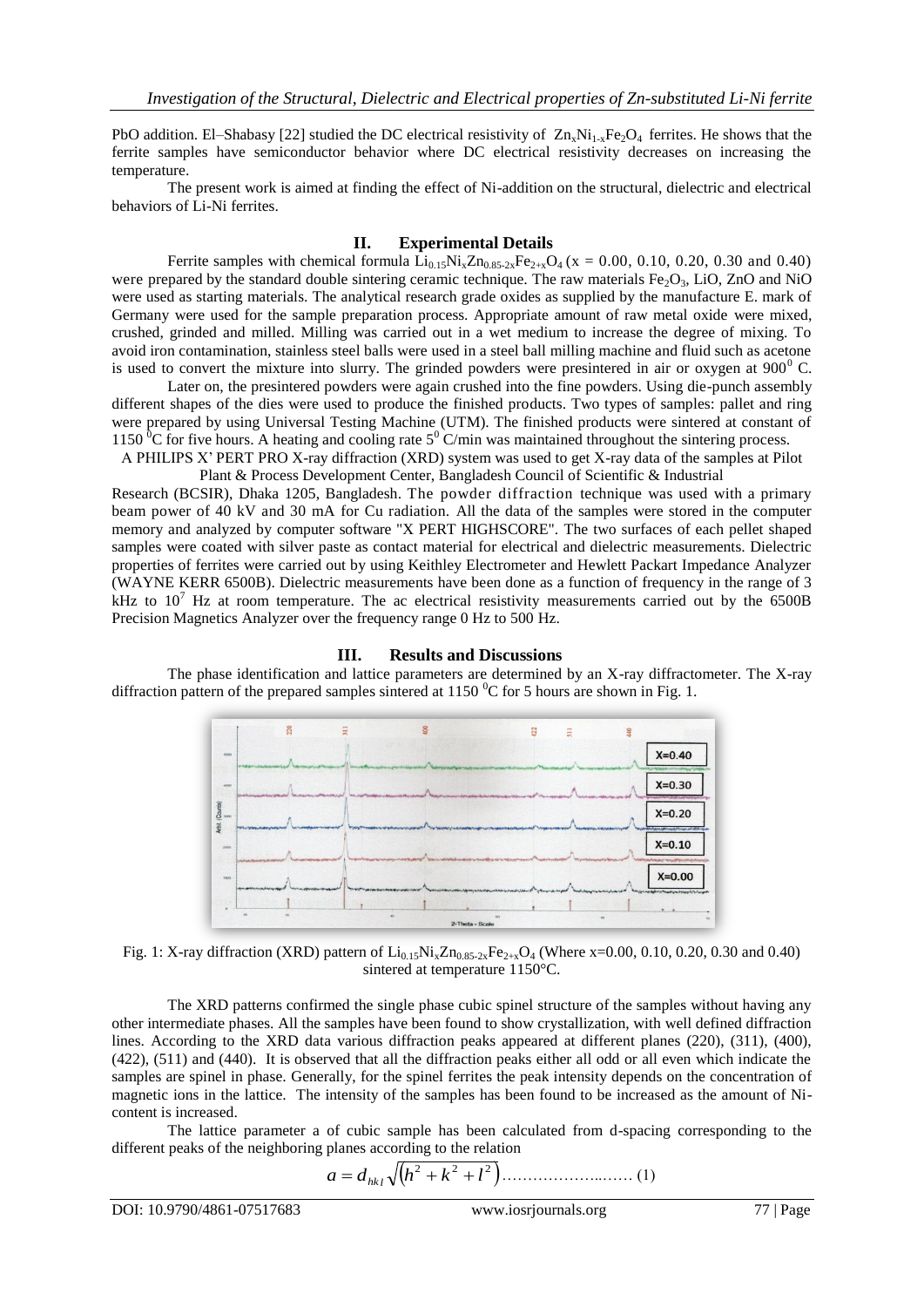where h, k and l are the Millar indices of the crystal planes.



Fig. 2. Variation of lattice constant with Ni content.

In Fig. 2, lattice constants of all the samples were plotted against Ni-content. From Fig. 2 it is observed that lattice constant decreases with the increasing Ni concentration.

X-ray density  $\rho_x$  was also calculated using the lattice parameter. The relation between  $\rho_x$ and a is as follows:

$$
\rho_x = \frac{8M}{Na^3} \, gm/cm^3 \qquad \qquad \dots \dots \dots \dots \dots \dots \tag{2}
$$

Where N is the Avogadro's number  $(6.02 \times 10^{23} \text{ mol}^{-1})$ , M is the molecular weight.

The bulk density  $\rho_b$  of pure Li-Ni ferrites was calculated by using the following relation:

 $\rho_b=\frac{m}{V}$ , ………………….................... (3)

where  $\rho$  is the density,  $m$  is the is the molar mass and  $V$  is the volume of the samples.

 The difference between the theoretical density (measured by usual mass and dimensional consideration) and  $\rho_x$  gave us the measure of porosity. Porosity (P) in percentage will be calculated using the following equation

$$
P = (1 - \frac{\rho_b}{\rho_x}) \times 100\% \qquad \qquad (4)
$$

The calculated lattice constant, X-ray density, bulk density and porosity for different samples are given in Table 1.

Table-1: Lattice constant, X-ray density, bulk density and porosity for the samples with the composition  $Li<sub>0.15</sub>Ni<sub>x</sub>Zn<sub>0.85-2x</sub>Fe<sub>2+x</sub>O<sub>4</sub>$ 

| Ni content. x | Lattice constant, a in A | X-ray density, $\rho_x$<br>(g/c.c.) | Bulk density, $\rho_{\rm h}$<br>(g/c.c.) | Porosity, P<br>$(\%)$ |
|---------------|--------------------------|-------------------------------------|------------------------------------------|-----------------------|
| 0.0           | 8.4017                   | 5.2055                              | 4.9786                                   | 4.36                  |
| 0.1           | 8.3940                   | 5.1833                              | 4.8877                                   | 5.70                  |
| 0.2           | 8.3741                   | 5.1100                              | 4.7300                                   | 7.40                  |
| 0.3           | 8.3678                   | 4.8700                              | 4.6600                                   | 4.30                  |
| 0.4           | 8.3489                   | 4.8001                              | 4.4900                                   | 6.46                  |

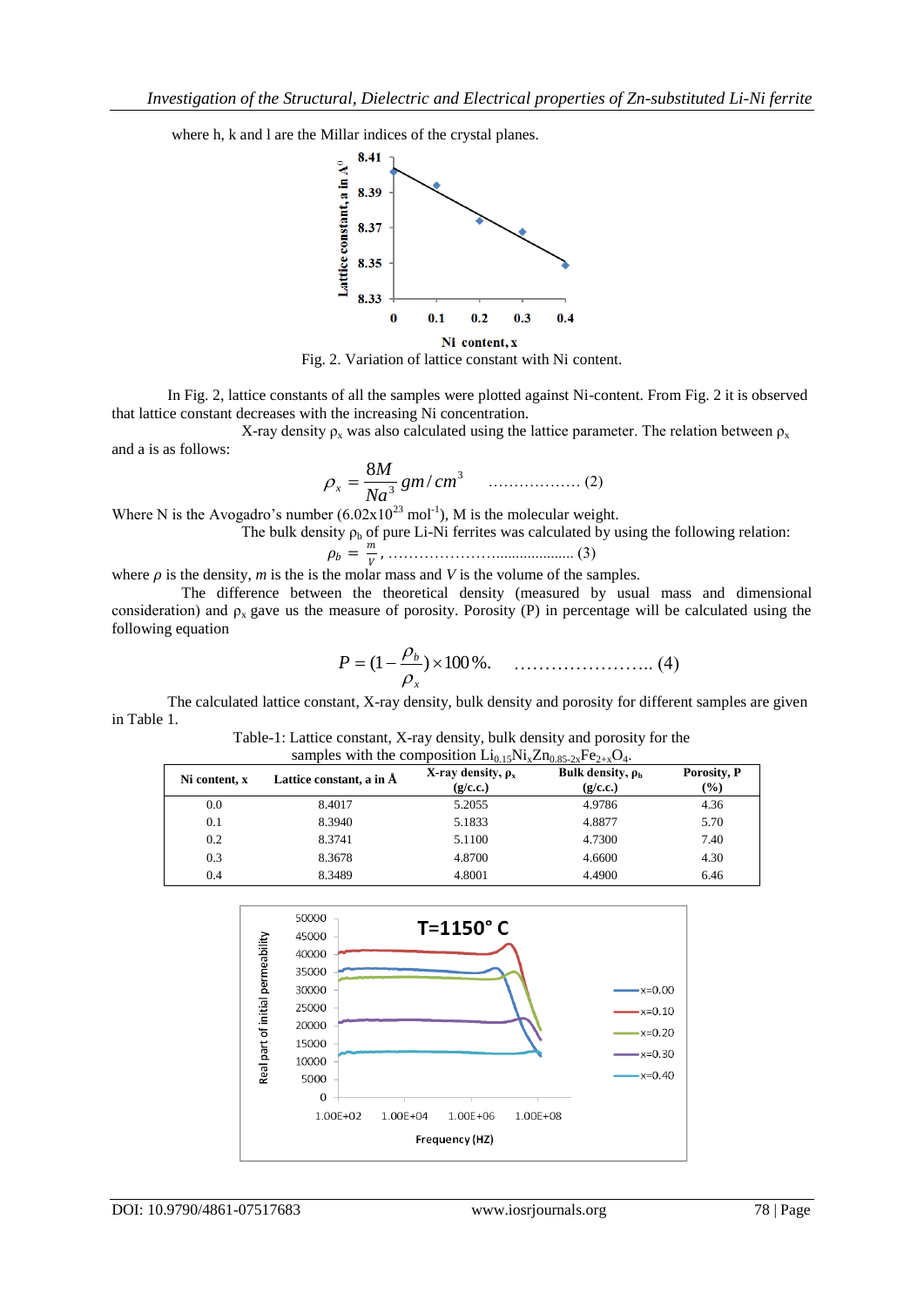Fig. 3 : The variation of Real part of Permeability Spectra for  $Li_{0.15}Ni_xZn_{0.85-2x}Fe_{2+x}O_4$  (Where x=0.00, 0.10, 0.20, 0.30 and 0.40) sintered at temperature 1150°C.

 Permeability measures the degree of penetration of magnetic field through a magnetic substance. According to the permeability data presented in the Fig. 3, it is observed that the real part of the initial permeability of Li-Ni ferrites decreases with the enhance of Ni content. It may be stated that with a small addition of Ni on the Li-Zn ferrites the density might have been decreased which lead to decrease in permeability. Our result has been found to be in agreement with the previous investigations: ferrites with higher density and large average grain size posses a high initial permeability and vice versa [37].



Fig. 4: The variation of Imaginary part of Permeability Spectra for  $Li_{0.15}Ni_xZn_{0.85-2x}Fe_{2+x}O_4$  (Where x=0.00, 0.10, 0.20, 0.30 and 0.40) sintered at temperature 1150°C.



Fig. 5: The variation of loss factor with frequency for  $Li_{0.15}Ni_xZn_{0.85-2x}Fe_{2+x}O_4$ , where x=0.00, 0.10, 0.20, 0.30 and 0.40 sintered at  $1150^{\circ}$ C.

Permeability of polycrystalline ferrites is corrected with two types of mechanisms [38-39]. The mechanisms are: domain wall motion and the spin rotation magnetization inside the domains. As the Ni is added to Li-Zn ferrites Nickel iron oxide generates and segrate at the grain boundaries pining at the domain wall. For this reason, domain wall energy is increased and the permeability is decreased [39]. The intragranular pores might also be responsible for the pining of the domain walls which results to deterioration of magnetic properties of Li-Ni ferrites [25]. In our investigation, it was also observed that over the enter frequency range the permeability remains almost constant. This might reflect the fact no structural relaxations or resonances are taking place in the observed frequency spectra.

Fig. 5 shows the variation of loss factor with frequency for  $Li_{0.15}Ni_xZn_{0.85-2x}Fe_{2+x}O_4$ , where x=0.00, 0.10, 0.20, 0.30 and 0.40 sintered at 1150  $^{\circ}$ C. According to the data, it is found that the loss factor of Li-Ni ferrites decreases gradually with the increase in Ni content. At lower frequency side around 100 Hz, the loss factor is high but it starts decreasing with increasing the frequency and high frequency it becomes almost unaffected with the frequency. In ferrites loss tangent, generally, arises due to the non-uniform domain wall motion, various domain defects, and variations of flux density and annihilation of domain walls [41]. It is known that at high frequencies the losses are to be lower if domain wall motion is inhibited and the magnetization is forced to change by rotation [42]. The decrease of loss factor with the increase in frequency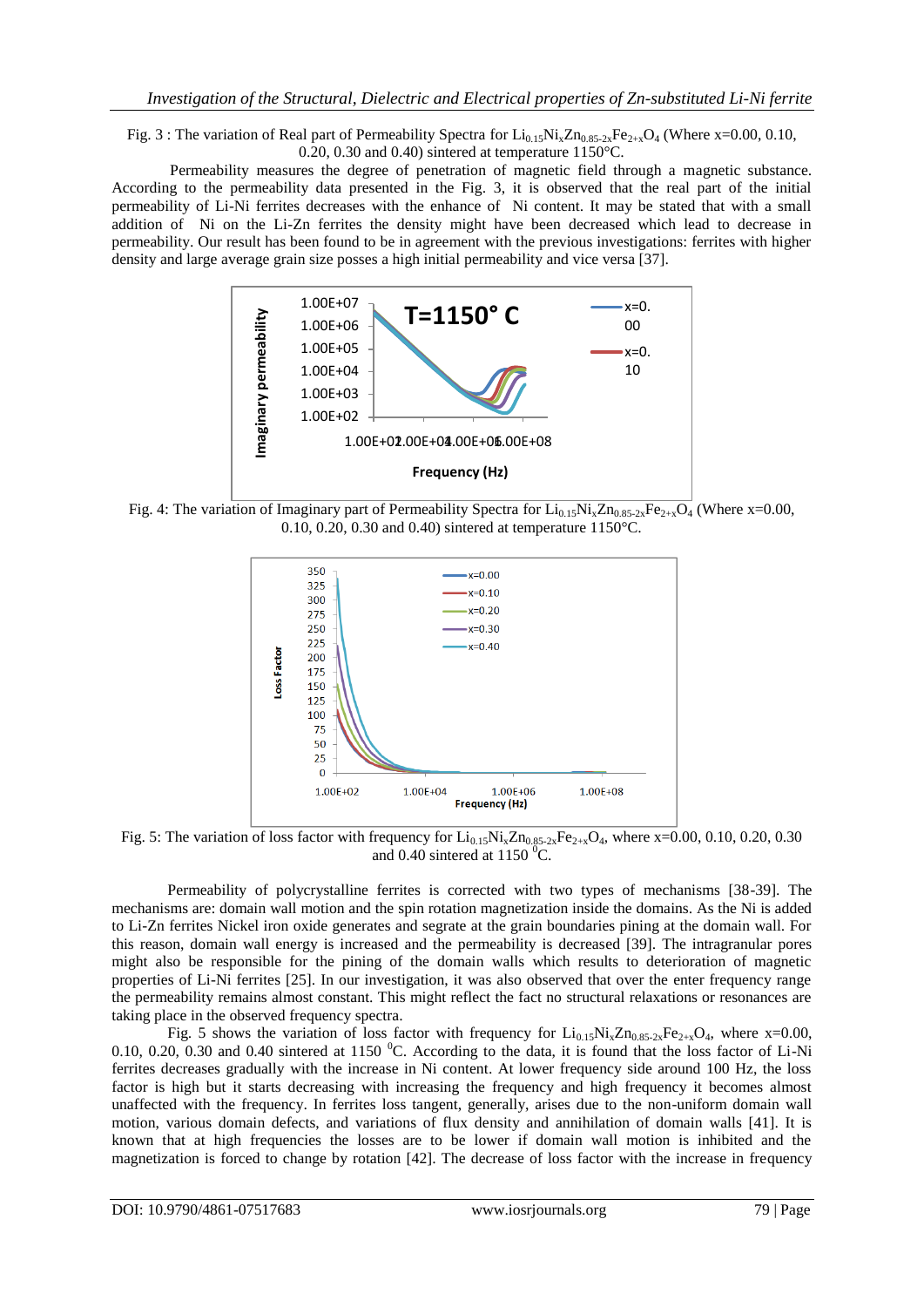might attribute the relaxation phenomena of magnetization of domain walls [43]. Higher the loss factor at low frequency side may be due to the interfacial type of polarization [44].

Variations of Q-factor with frequency for the Li-Zn ferrites without and with different amount of Nicontents are shown in Fig-06. From these diagrams it is observed that the Q-factor of Li-Zn ferrites increases with the addition of Ni-content to the pure Li-Zn ferrites which is consistent with your loss factor measurements data. It is also observed that at low frequency side, the Q-factor is almost constant with frequencies. Above 1 KHz, Q-factor increases with the increase of frequency. From the frequency characteristics of Q-factor a perfect frequency band can be identified at which the samples work as a good soft magnetic material with low loss. At low frequency region materials with low Q-values work as better filters. These types of filters can be used to minimize undesirable oscillations and high frequency content rapidly passing signals. These materials are successfully used to deduce ringing at high frequency applications.



Fig. 6: The variation of relative Quality Factor with Frequency for Li0.15NixZn0.85<sub>-2x</sub>Fe<sub>2+x</sub>O<sub>4</sub> ferrite (Where x=0.00, 0.10, 0.20, 0.30, 0.40) sintered at 1150°C.

Dielectric constant of Li-Ni ferrites has been calculated by measuring the capacitance using the formula:

$$
\varepsilon^{'} = \frac{cd}{\varepsilon_o A}
$$

where  $\varepsilon'$  is the dielectric constant, C is the capacitance of the sample, d is the thickness of the sample,  $ε$  is a constant and A is the area of the circular sample =  $πr^2$ , where r is the radius of the sample. Fig. 7 presents the variation of dielectric constant with frequency at room temperature. The dielectric constant, ε' decreases with increasing frequency, which is rapid at lower frequencies and slower at higher frequencies. At much higher higher frequency it is very small and becomes independent of frequency. This is a normal dielectric behavior observed in most of the ferromagnetic materials, which may be due to the interfacial polarization as predicted by Maxwell and Wagner [43]. Similar types of dielectric dispersions are also reported in earlier [26, 47-48].

A strong correlation between the dielectric constant and conduction mechanism are available in the literature [40]. Dielectric constant of ferrites depends upon the number of available  $Fe^{2+}$  ions on the B-sites. The hopping of electrons between Fe<sup>2+</sup> and Fe<sup>3+</sup>, and Ni<sup>3+</sup> and Ni<sup>2+</sup> causes the local movements of electrons. Dielectric polarizations arise due to these local displacements of electrons which in turn gives raise the dielectric constant of ferrites [49]. Addition of Ni forms a non-magnetic Nickel-iron-oxide which segregates at grain boundaries results in an increase in dielectric constant. It is also known that dielectric constant of ferrites are corrected to the different types of polarization mechanisms [50]. Space charge polarization becomes dominant at low frequencies [50]. Increase of frequency weakens the space charge polarization which in turn causes to decrease of dielectric constant. However, various types of defects and dislocations in the crystal lattice invite the interfacial polarization to be active in the low frequency region [51-53]. For this reason, dielectric constant is higher at low frequency side.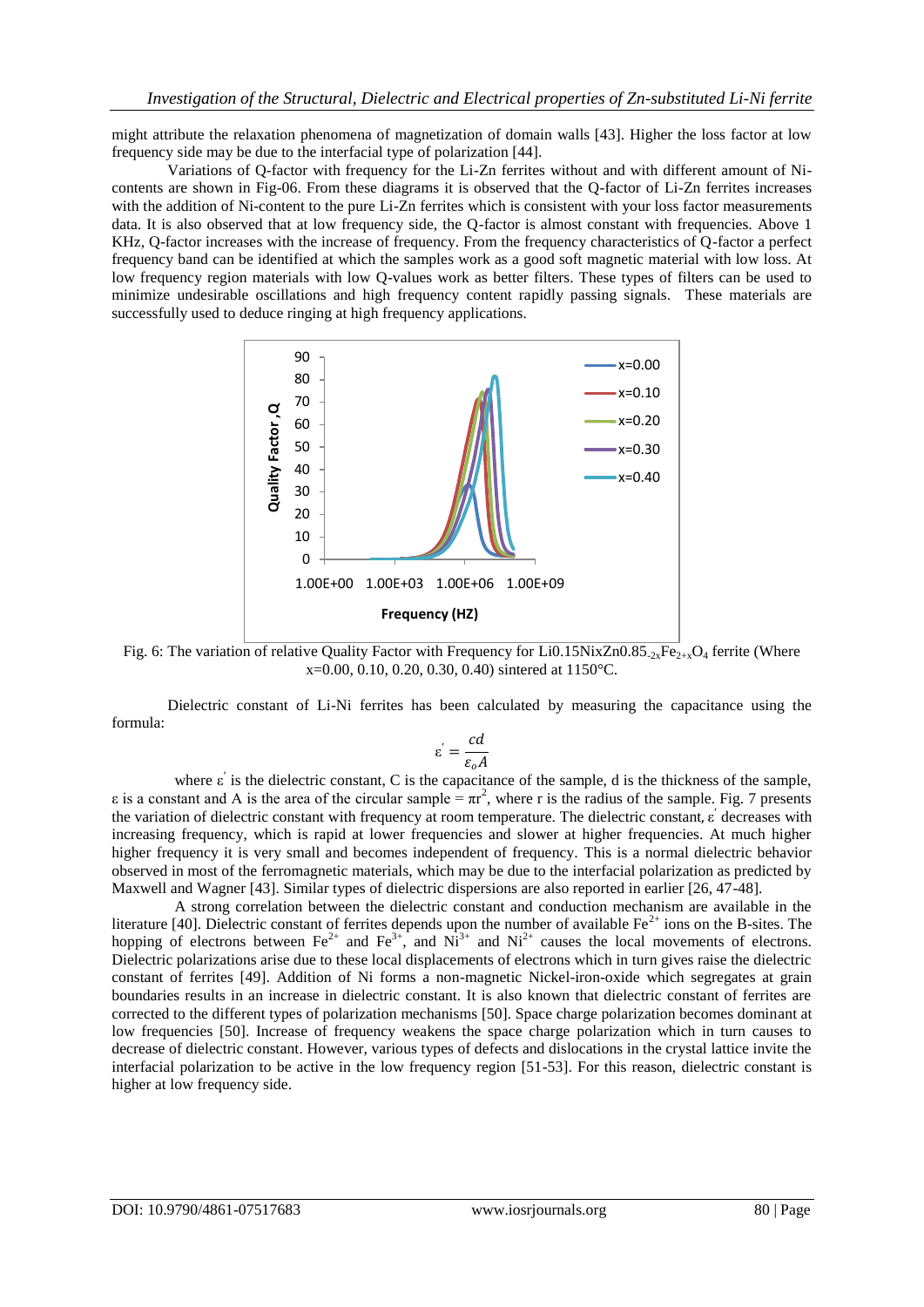

Fig. 7: The variation of Dielectric Constant with Frequency for  $Li_{0.15}Ni_xZn_{0.85-2x}Fe_{2+x}O_4$  ferrite(Where x=0.00, 0.10, 0.20, 0.30, 0.40) sintered at 1150°C .

Resistivity of ferrites depends upon the method of preparation, chemical composition, grain size and sintering conditions. Fig. 8 represents the variation of AC resistivity of Ni-Zn ferrites without and with Ni addition as a function of frequency at room temperature. According to the resistivity data, it has been noticed that with the addition of Ni content AC resistivity of Li-Zn ferrites decreases. It has also been found that at lower frequency region the resistivity decreases faster comparing to the higher frequency region and at much higher frequency the resistivity of the Li-Zn becomes almost independent of frequency. This means that all the samples show typical ferromagnetic behavior with frequency [54]. The conduction mechanism in ferrites is similar to the dielectric dispersion which is already discussed in the dielectric properties of ferrites in this paper. With the addition of Ni to the Li-Zn ferrites the mobility of charge carriers is increased. The increased mobility results in an increase of conductivity and thereby resistivity is decreased.



Fig. 8: The variation of AC resistivity with Frequency for  $Li_{0.15}Ni_xZn_{0.85-2x}Fe_{2+x}O_4$  ferrite(Where x=0.00, 0.10, 0.20, 0.30, 0.40) sintered at temperature 1150°C.

At high frequency region, the hopping frequency can no longer follow the frequency of the applied ac field and hence the resistivity becomes almost invariant [53]. During the moment when the jumping frequency of hopping charge carriers are equal to that of the applied field; resistivity becomes minimum and resonance takes place.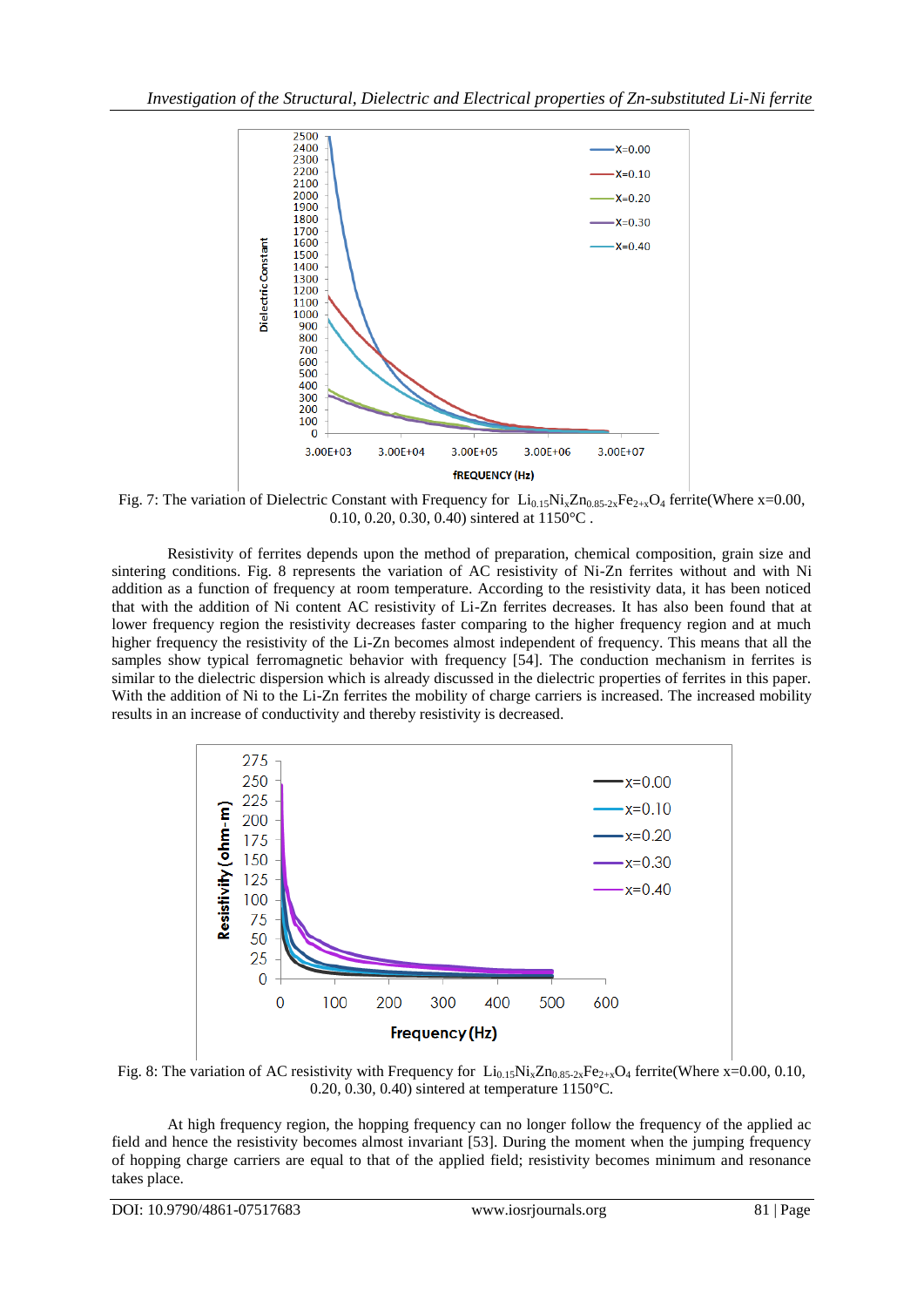#### **IV. Conclusions**

Substitution of Zn in pure Li-Ni ferrites has been studied in this work. In our investigations, it has been observed that Ni-addition on Li-Zn ferrites plays a remarkable role in improving its magnetic, electrical and dielectric properties. The bulk density and x-ray density of the samples decrease with the increase in Ni-content. In XRD studies, the XRD pattern confirmed the single-phase cubic spinel structure of the samples without having any other intermediate phases. Magnetic properties such as complex permeability, loss factor and Qfactor have been measured as a function of frequency. Frequency stability of the real part of permeability increases with increasing Ni-content. The decrease in the permeability with increasing Ni-content might be connected with increased density with addition of Ni. Throughout the study, has been investigated that the real part of complex initial permeability remains unaffected at high frequency with the addition of Ni-content. The loss Factor decreases with increases frequency and Ni-content as well. Q-factor increases with increasing frequency and Ni-content. The dielectric constant decreases with the increase in frequency, which is faster at lower frequencies and slower at higher frequencies. The observed decrease in dielectric constant with increase in frequency might be due to the fact above certain frequencies the electronic exchange between  $Fe^{2+}$  and  $Fe^{3+}$ ions does not follow the frequency of the applied AC field. AC resistivity also observed to be decreased with the increase in frequency and increase with the increase in Ni-content. The minimum resistivity occurred when the frequency of the hopping charge carriers is equal to the applied field frequency termed as resonance frequency.

#### **References**

- [1]. S. Hilpert, Ber. Deutsch, et al., Bd2., 42, 2122 (1909).
- [2]. J. L. Snoek, Physica, 3, 436 (1936).
- [3]. Valenzuela, R., "Magnetic Ceramics", Cambridge University Press, Crambridge,1994.
- Schiessl, W., Potzel, W., Karzel H., Steiner, M. and Kalvius, G.M., Vol-53, No. 14 pp9143-9152,1996.
- [5]. Hasting, J. M. and Corliss, L. M., Physical Review B, Vol-102, No.6, pp1460-1463,1956.
- [6]. Hasting, J. M. and Corliss, L. M., Review of Modern Physics., Vol-25, No.1, pp114118,1953.
- 
- [7]. Chukalkin, Yu. G. and Teplykh, A. E., Physics of the Solid State, Vol-40, No. 8, pp13641365,1998. [8]. Ahmed, M. A., Okasha, N., Salah L., Journal of Magnetism and Magnetic Materials Vol-264, pp241-250,2003.<br>[9]. Argentina, G. M. and Baba, P.D., Vol-MTT-22, No.6, pp652-658.
- Argentina, G. M. and Baba, P.D., Vol-MTT-22, No.6, pp652-658.
- [10]. White, G.O. and Patton, C.E. journal of Magnetic, Vol-9,pp-299,1978.
- [11]. Bhatu, S.S., Lakhani, V.K., Tana, A.R., Vasoya, N.H., Buch, J.U., M Sharma, P.U., Trived, U.N., Joshi, H.H., and Modi, K.B., India Journal of Pure and Applied Physics Vol-45,pp597-608,2007
- [12]. Soiban I., Phanjoubam S., Prakash, C., Journal of Magnetism and magnetic Material, Vol-321, pp2779-2782,2009.
- [13]. Brower, C.J. and Patton, C.E. Journal of Applied Physics, Vol-53,pp2104-2106,1982.
- [14]. Widatallah, H.M, Jonhson, C., Gismelseed, A.M., Al-Omari, I.A., Sharma, Stewart, S. [15] J. Tasakin, T. Ito. Conf. on Ferrite,
- Japan, 1970.
- [15]. J. Kanamori, J. Phus. Chem. Sol., 10, 67 (1959).
- [16]. C. Kittel, Introduction to Solid State physics,  $7<sup>th</sup>$  edition, Inc Singapore (1996).
- [17]. R. Valenzula., Journal of Material Science, 15, 3137 (1980).
- [18]. E. Rezescu, P. D. Popa, Adv. Mater. 6(2), 695 (2004)
- [19]. Abo EI Ata A.M., Attia, S.M., EI Kony, D., Al-Hammadi, A.H., J. Magn. Magn. Mater., 205, 283 (1999).
- [20]. A. Gonchar, J. Magn.Mag. Mater. 254-255, 544 (2003).<br>[21]. E. Cedillo. et al., Journal of physics F: Science Instrume
- E. Cedillo, et al., Journal of physics F: Science Instrument, 13, 3137 (1980)
- [22]. agnetic Materials Vol-295, pp28-36,2005.
- [23]. J.H. van Vleck, J. Chem. Solids, 6 (1941)
- [24]. H. Forestier, 1928, Ann. De Chim. 10e ser. 9, 316]<br>[25]. L. Néel, Annales de Physique, 3, 137 (1948).
- L. Néel, Annales de Physique, 3, 137 (1948).
- [26]. J.C. Kendrew et al., Crystallographic studies, 109 (1958).<br>[27]. F. Bitter, Phys. Rev., 54, 79 (1937)
- [27]. F. Bitter, Phys. Rev., 54, 79 (1937)<br>[28]. J.H. van Vleck, J. Chem. Solids, 6 (
- J.H. van Vleck, J. Chem. Solids, 6 (1941)
- [29]. W.H. Bragg, Phil. Mag., 30, 305 (1915).
- [30]. S. Nishikawa, Proc. Math. Phys., 8, 199 (1915).
- [31]. Kishan, P., Kumar, N., N., Prakas, C., Zaidi Z. H., Vol-18,issue 3 and 4, pp91-97,1994.
- [32]. D.K. Saha, Concentration and impurities study of Cox's Bazar beach sand Minerials Magnetite and IlMENITE using X-ray Diffraction Method, Materials Science Division, AEC, Dhaka, Bangladesh (2000).
- [33]. Coble R.L. Bruke J.E.,  $4<sup>th</sup>$  Int. Symp. On the Reactivity of solids, 38, (1964).
- [34]. Jr. Lewis George et al., Fund. El. Cir., 358 (2008).
- [35]. E. Rezlescu, N. Rezlescu, M.L. Craus, and D.P. Popa, JMMM 117 (1992).
- [36]. Valzuela R., Journal of Material Science, 15, 3137 (1980).
- [37]. Sun, Z. W. Lan, Z. Yu, L. Z. Li, and Z. Y. Xu, Mater. Chem. Phys. 113, 797
- [38]. P. S. A. Kumar, J. J. Shrotri and S. K. Date, J. Appl. Phys. 81, 4788 (1997).
- [39]. H. Shokrollahi, J. Magn. Magn. Mater. 320, 463 (2008).<br>[40]. S. R. Murthy, Bull. Mater. Sci. 24 (4), 379 (2001).
- 
- [40]. S. R. Murthy, Bull. Mater. Sci. 24 (4), 379 (2001).<br>[41]. N. Debnath, M. S. Thesis, Department of Physics, [41]. N. Debnath, M. S. Thesis, Department of Physics, Jahangirnagar University, Savar, Dhaka-1342, Bangladesh (2010).
- [42]. D. Jiles, Introduction to Magnetism and Magnetic Materials (London Chapman 1998). [43] R. Valzuela, J. Mat. Sci. 15, 3137 (1980).
- 
- [43]. L. Hongying, Z. Haifeng, Y. Lanying, and H. Guangyan, J. Rare Earth 25, 590 (2007). [44]. P. A. Shaikh, R. C. Kambale, A. V. Rao, Y. D. Kolekar, J. Alloys Compd. 482, 276 (2009).
- [45]. M. A. Ahmed, N. Okasha, and M. M. El-Sayed, Ceram. Int. 33, 49 (2007).
- [46]. A. D. P. Rao, P. R. M. Rao, and S. B. Raju, Mater. Chem. Phys. 65, 90 (2000).5.20Q.